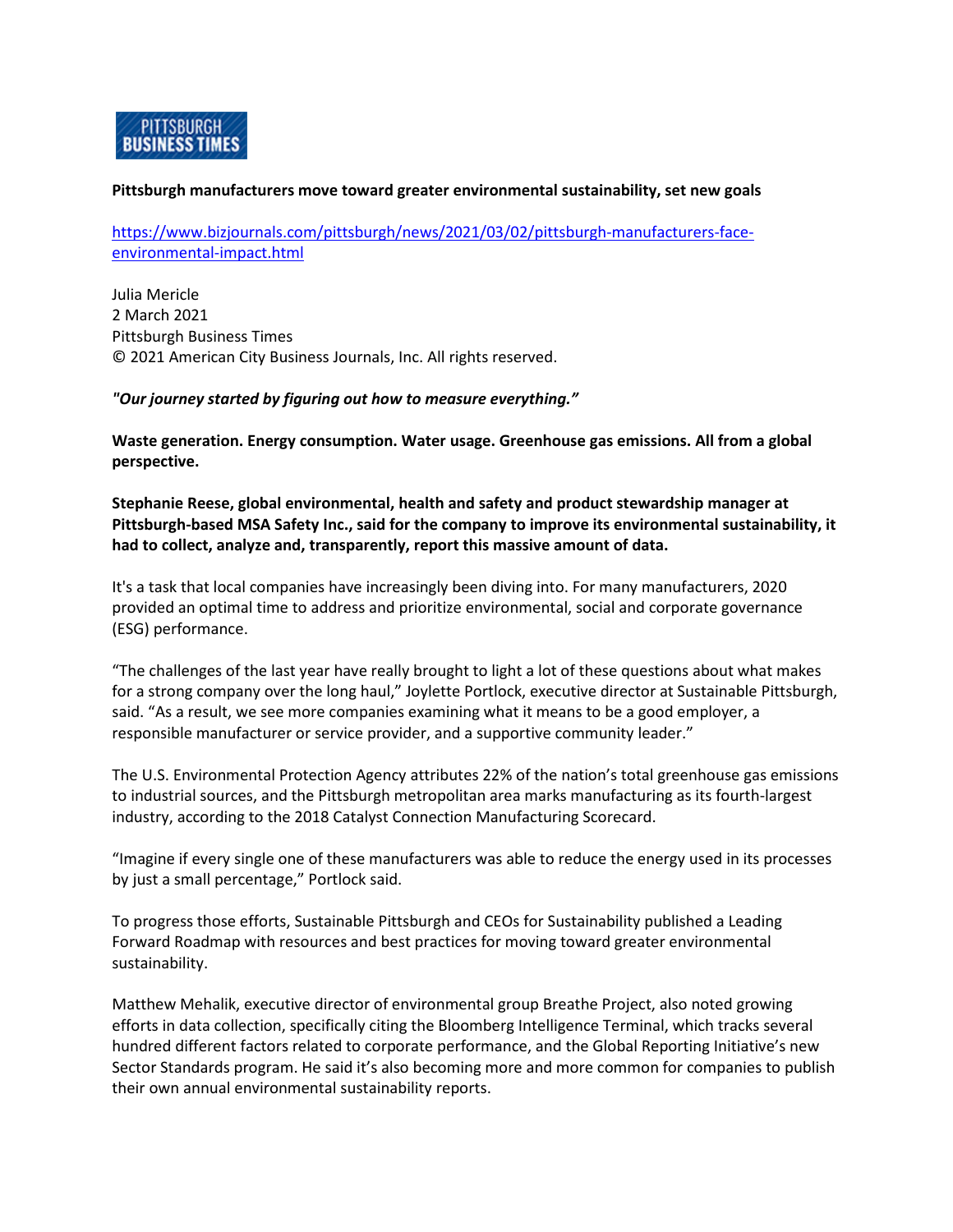However, Mehalik said those reports should be reviewed with a critical eye to ensure there are opportunities for clear dialogue, rather than "PR mechanisms" with narrow, short-term interests.

Shaheen Contractor, environmental, social and governance analyst for Bloomberg Intelligence, said she sees a lot of gaps in terms of carbon data for U.S. metal manufacturers as opposed to their peers in Europe.

"They lag on Bloomberg E&S scores for the steel sector, largely because they tend to not report a lot of information," Contractor said. "The way I think of it is you can't manage what you don't measure."

But some local manufacturers like MSA are looking to get ahead of the curve, with a keen understanding that addressing these issues is far more than a PR ploy, but rather something that will help their companies thrive.

Newsweek published its 2021 list of America's Most Responsible Companies, based on a combination of environmental, social and corporate governance scores. The larger local firms who made the list included PPG Industries Inc. (ranked 130th), Koppers Holdings Inc. (178), Howmet Aerospace Inc. (185), Alcoa Corp. (255) and Allegheny Technologies Inc. (295).

"It's good for the bottom line to put (environmental sustainability) practices in place," Christopher Perrella, an analyst at Bloomberg Intelligence, said. "At some point, the cost of greenhouse gas emissions and waste is going to go up, whether it is through government action or cost of goods. It is important for companies … to get out ahead of that and do the best they can do to run operations more efficiently."

The following profiles spotlight what a few ahead-of-the-curve Pittsburgh manufacturers have accomplished thus far in terms of environmental sustainability and the goals they are setting forth.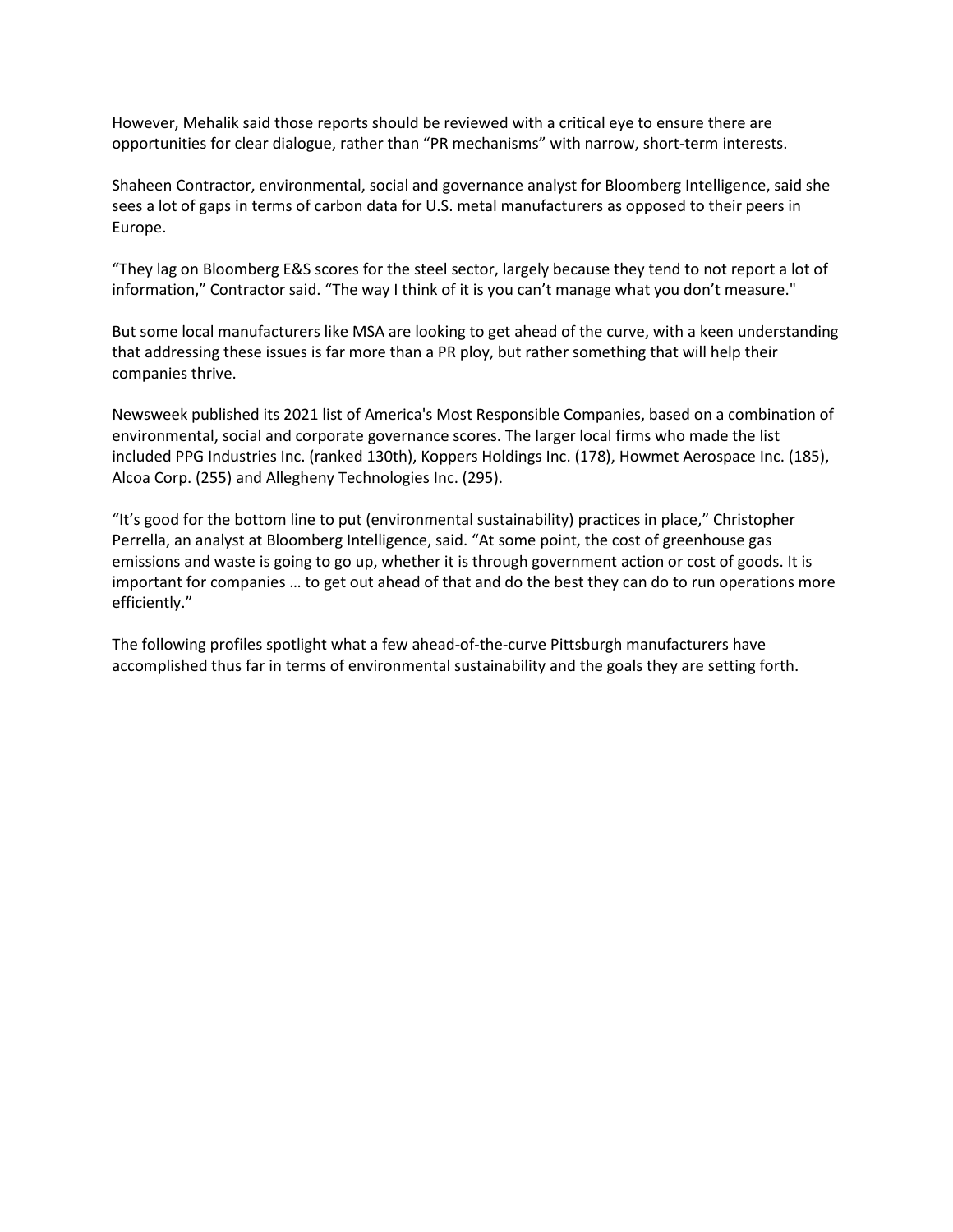

Fasteners made by Howmet Aerospace Inc. for wind and solar operations.

# **Howmet Aerospace Inc.**

Pittsburgh-based Howmet Aerospace Inc. became an independent company in April 2020 after Arconic Inc. split into Howmet and Arconic Corp. Just a few years earlier, in 2016, Arconic Inc. had split off from Alcoa Corp.

Marcel van der Velden, director of environment, health and safety and sustainability for Howmet, said those splits provided the company an opportunity to set new environmental sustainability goals. "That tremendously changed our process, our footprint and our risk profile," Velden said.

Velden said when the companies were all still one, they produced 30 million tons of greenhouse gas emissions annually. After the first split, Arconic only brought three million metric tons with it, and after the second split, Howmet was left with less than 1 million metric tons of greenhouse gas emissions.

Howmet, which makes components for transportation industries, saw a 5.8% decrease in greenhouse gas emissions from 2018 to 2019, with both direct and indirect emissions equaling 980,000 metric tons. Of that 5.8%, 2.7% was attributed to reduced natural gas consumption across its sites.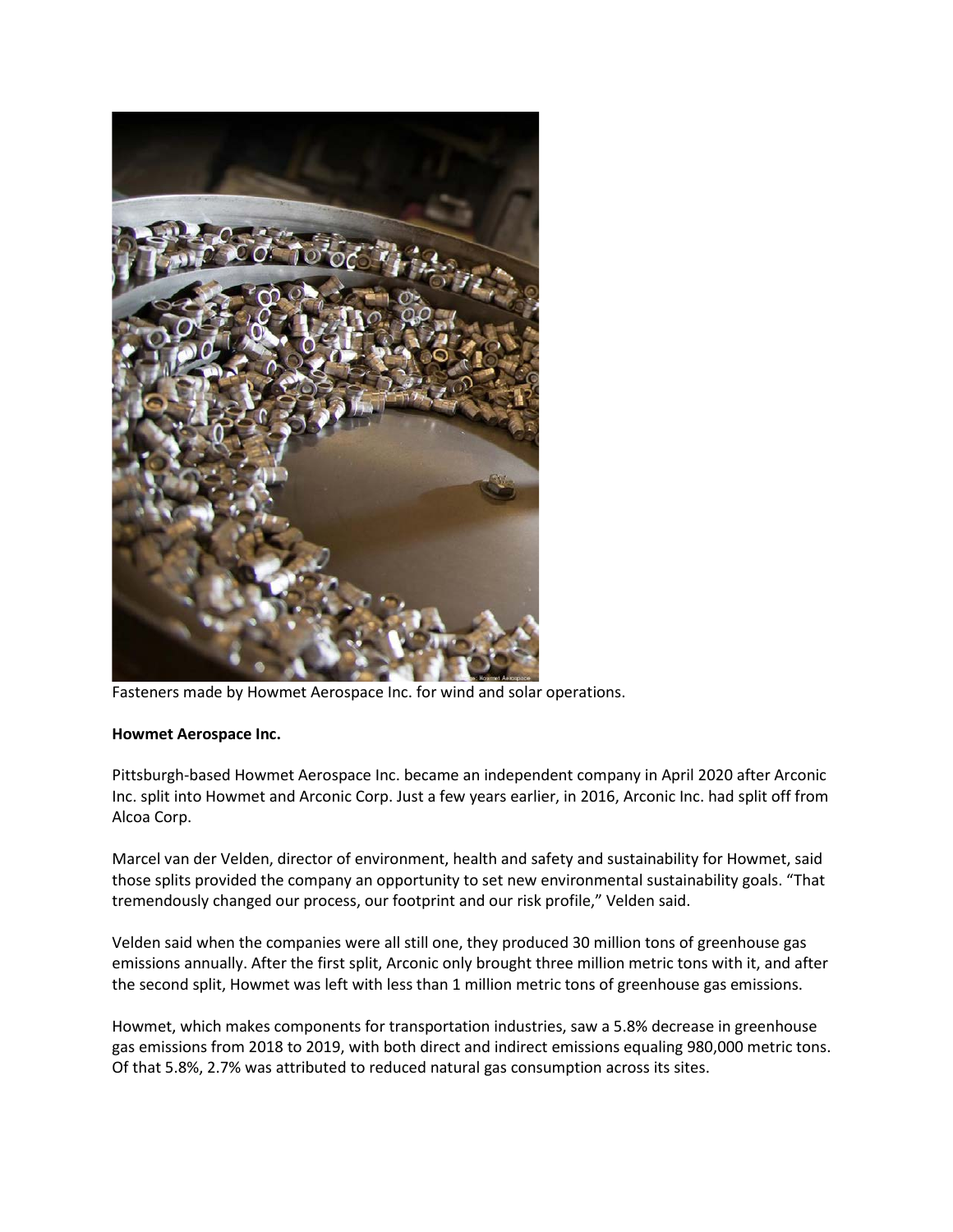Referencing adjusted data from before the split, Velden said during the time it saw improvements in emissions, it also saw growth in volume of production, with year-over-year increases of 3.6% from 2017 to 2018 and another 5% from 2018 to 2019 in terms of energy used per billions of revenue.

But when Covid-19 hit and the aviation industry collapsed, Howmet found itself struggling to make sense of the numbers. When the company's 2020 ESG report comes out, its numbers will reflect a "significant reduction" in greenhouse gas emissions, Velden said. Yet, at this point, some of that reduction comes simply from the economic downturn related to the pandemic and not the company's own green efforts.

"We are in this phase now where we are trying to understand where the market is going and what that means for our production and what goals we can externally share with investors and stakeholders around greenhouse gas emissions," Velden said.



MSA Safety employees at the company's Queretaro, Mexico facility.

# **MSA Safety Inc.**

In 2018, MSA Safety Inc. started the effort to track its waste. A year later, the company, which does light manufacturing of safety products, reported 1,155 metric tons of materials recycled throughout its global facilities and a total waste generation of 2,382 metric tons.

It learned that 48% of its waste was recycled, said Stephanie Reese, global environmental, health and safety and product stewardship manager at Pittsburgh-based MSA. That became a benchmark, and the company started tracking more environmental data. It also joined the Carbon Disclosure Project, an international nonprofit organization to help companies publicly disclose emission data and other environmental impacts.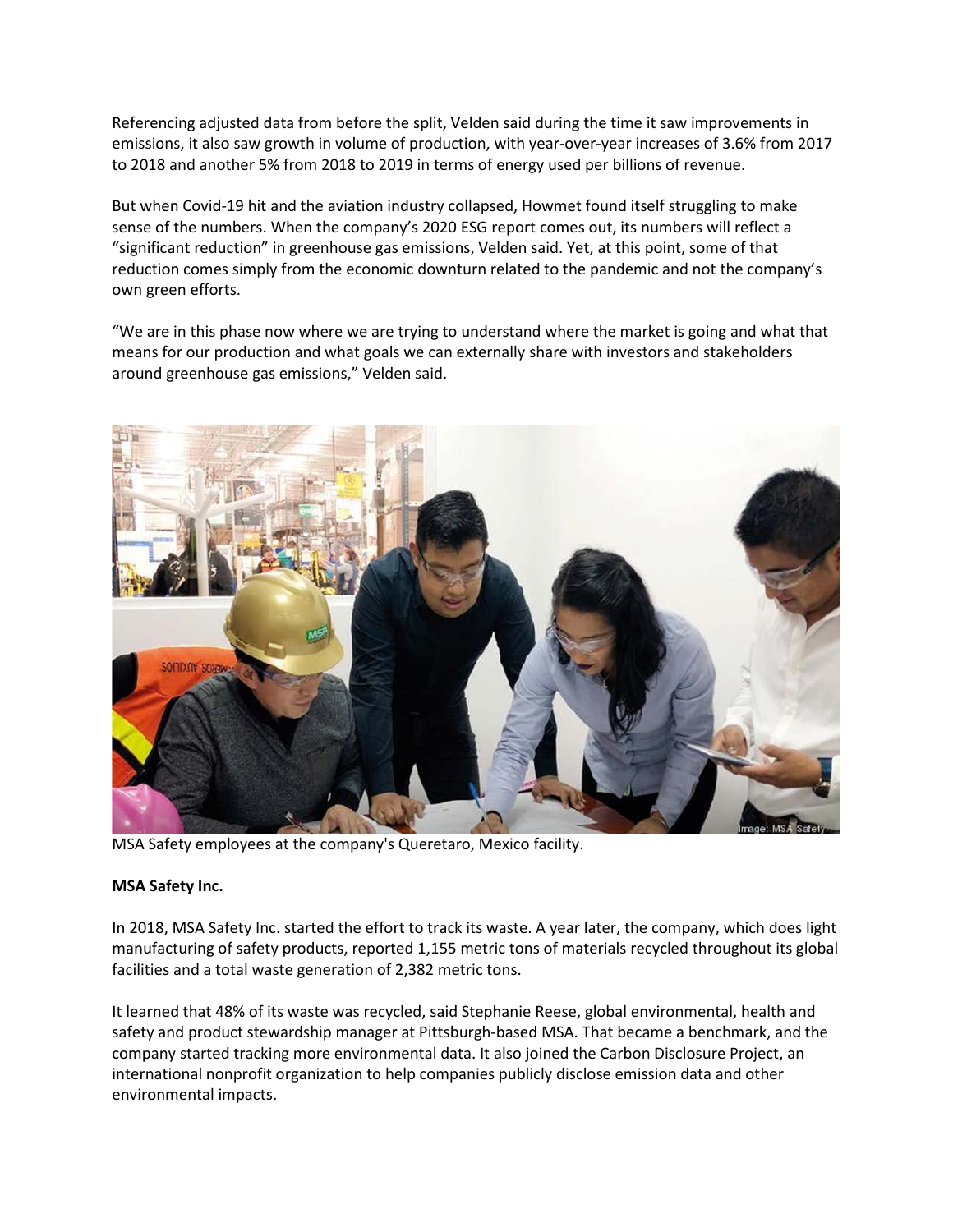The company in 2019 reported total global carbon dioxide equivalent emissions, both direct and indirect, of 21,123 metric tons. Direct and indirect emissions include both those that the company gives off from its own operations and those that it is associated with, such as through the purchase of electricity.

"Our goal was to reduce our (scope two) gas emissions by 1% from 2019 to 2020, and we did accomplish that," Reese said.

Scope two, or indirect, greenhouse gas emissions for MSA come in large part from the purchase of utilities and energy from outside sources to keep its operations running. For example, Reese said MSA focused on reducing electricity at its Queretaro, Mexico, facility.

Reese said the company did so through a combination of simple actions, like changing all lights to LED bulbs and turning off lights during off shifts, and more complex ones, like changing equipment and redesigning processes for more efficient ones.

After seeing that success, MSA Safety committed to reducing its emissions by 1% each year from 2021 to 2024 and to reduce the amount of waste it sends to the landfill by 3% each year during that timeframe.

Those are short-term, but Reese said the company also has its long-term goals set on carbon neutrality; however she did not provide an exact year. She said MSA Safety is in the middle of a climate risk assessment at each of its locations, which will contribute to the development of a long-term climate risk management plan. MSA expects the assessments completed by the end of the first quarter of 2021 and the full plan completed by the third quarter.

"Our sleeves are rolled up completely," Reese said. "We are taking a good look at our operations and how we manage and understand what we can do to change that carbon footprint and just really digging into some of the options and ideas of where we could progress."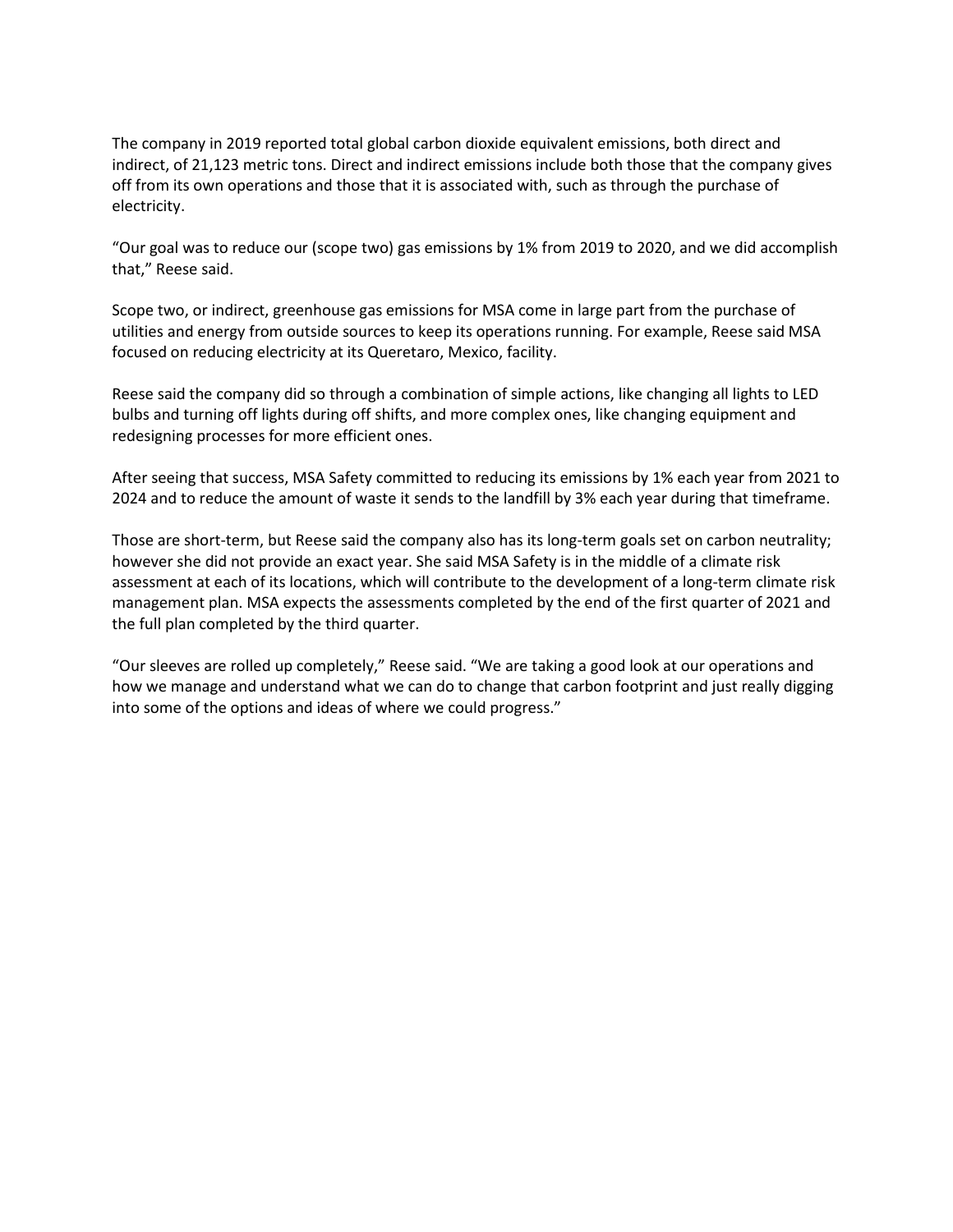

Covestro's cardyon material made, in part, from waste CO2.

### **Covestro**

Germany-based Covestro AG, which operates its North American headquarters in Pittsburgh as Covestro LLC, acknowledges some of its own products impact the environment, and it says its efforts toward a circular economy are the answer.

Covestro operates three business segments — polyurethanes, polycarbonates, and coatings, adhesives and specialties — that manufacture a variety of materials, including plastics. But when it comes to caring for the environment, companies around the globe are working to disassociate themselves with the wellknown images of masses of plastics floating in the ocean.

"I think the world has come to a point that they realize that plastics in the environment can be a problem, that climate change is an issue," Richard Skorpenske, who leads advocacy and sustainability efforts for Covestro LLC's polyurethane segment, said. "We feel we can be a part of the solution offered for that."

Circular economy describes a model of bringing products at the end of their usable life back into the product stream for the company to reuse in another capacity. Skorpenske said to achieve this type of business model, Covestro currently has efforts in the works on advancing its recycling technologies, choosing alternative raw materials and shifting toward renewable energy sources.

For example, Covestro developed a raw material called cardyon, which is created in part with waste CO2 created during Covestro's manufacturing process. The product is still in a pilot stage, but Skorpenske said if it moves forward, the cardyon would use carbon captured by Covestro rather than release it into the atmosphere.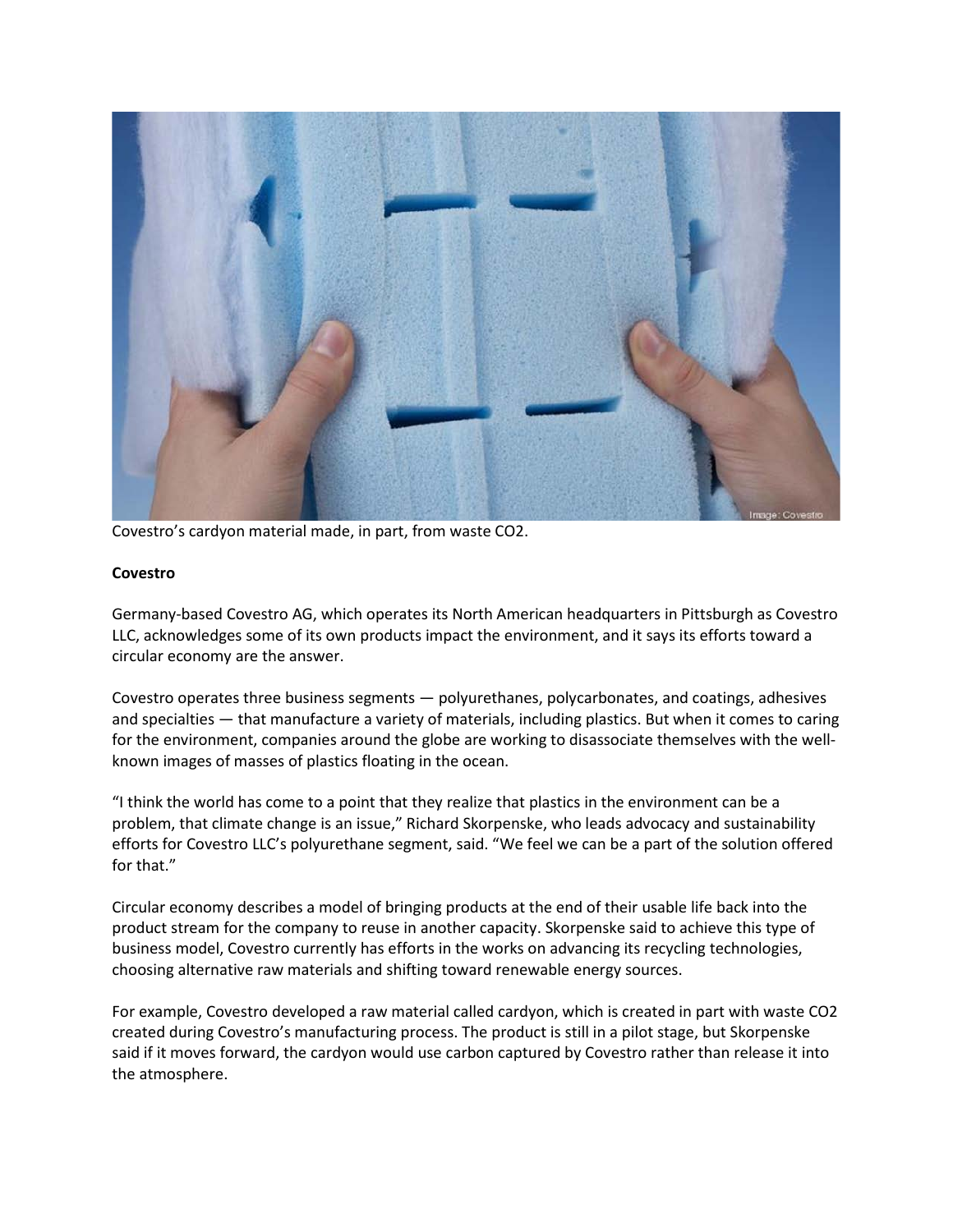The company is also making other efforts to reduce its environmental footprint.

In 2005, which serves as a benchmark year, Covestro set forth a set of sustainability targets with a completion goal of 2025. The company set a goal to reduce specific greenhouse gas emissions by 50% in that time frame at its manufacturing and research and development facilities, and by 2019 it reduced its emissions by 46.1% from the benchmark year. In 2019, Covestro's both direct and indirect greenhouse gas emissions totaled 5.91 million metric tons.

Skorpenske said Covestro achieved that reduction by optimizing its energy usage, including its consumption of electricity. For example, Covestro cut its steam usage by about 15,000 megawatt-hours at its polycarbonate plant in Map Ta Phut, Thailand, and lowered its electricity requirements by about 20,000 megawatt-hours at its chlorine plant in Baytown, Texas.

"We are striving to have demonstrable and transparent progress toward these targets," Skorpenske said. "This is a journey. If you look at the Paris Agreement, the target is climate neutrality by 2050. This is going to be multiple iterations and steps, but we want to show our customers and the parts of society that we interact with that we are making meaningful progress."



A PPG worker at an industrial coatings plant in Tianjin, China.

# **PPG Industries Inc.**

PPG Industries Inc. created a list of sustainability goals in 2017 with target completion for 2025. However, the Pittsburgh-based company has nearly accomplished the entirety of the list, and Mark Cancilla, vice president of environment, health and safety at PPG, said it is working on setting new, more aggressive goals currently.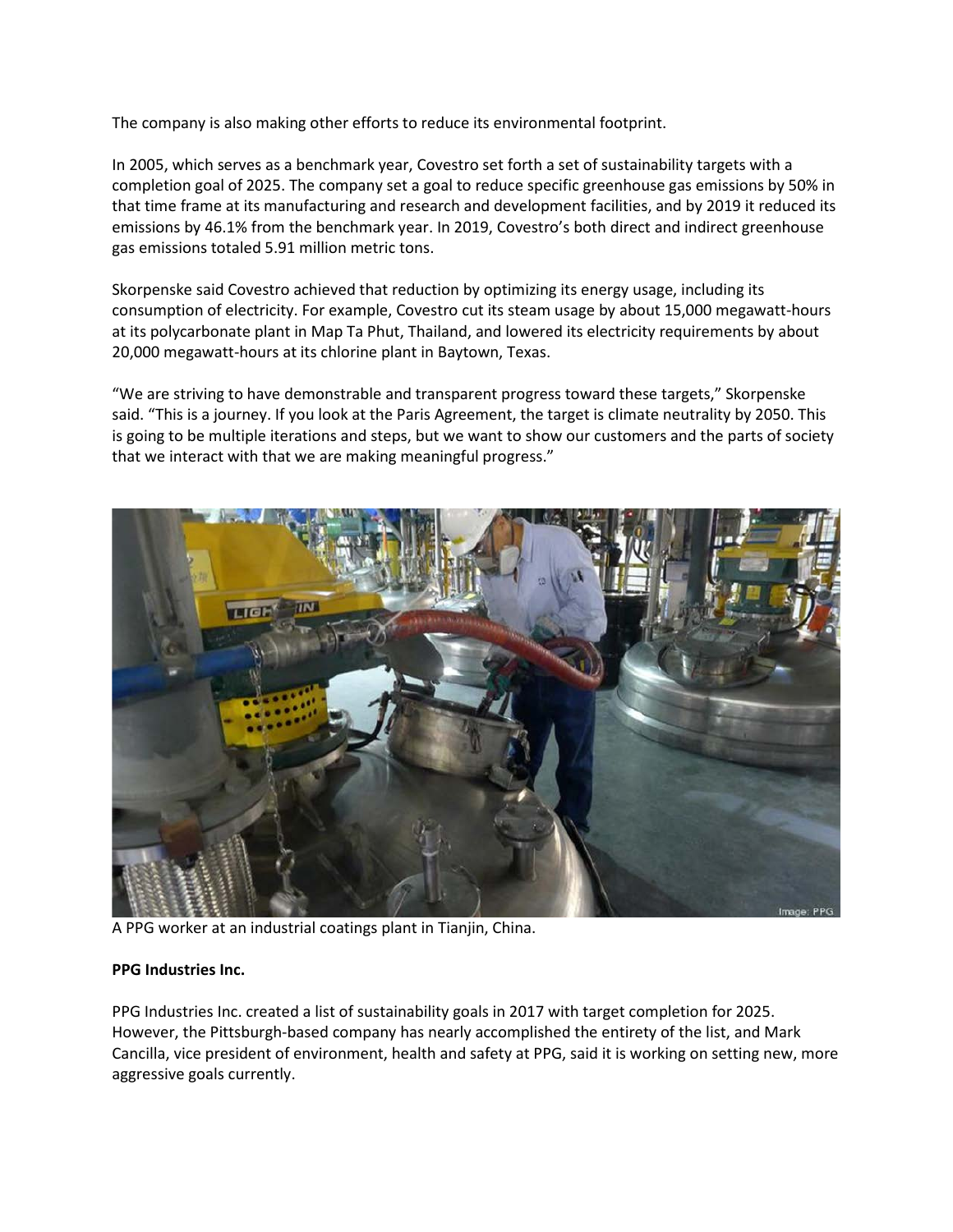As one target goal, PPG aimed to reduce its total waste disposal intensity by 25%, which it hit in 2019. That year it totaled 98,400 metric tons of waste. PPG aimed to have 35% of its manufacturing and research and development sites achieve zero waste going to landfills, and it had achieved 33% by the end of 2019.

The manufacturer reported that the faster-than-expected acceleration of its waste reduction efforts stemmed primarily from the governmental reclassification of a silica byproduct from waste to nonwaste. PPG said the material was reclassified because the company found a "beneficial use" for the material.

Cancilla said the Louisiana Department of Environmental Quality approved PPG's request that silica filter cake material from its Lake Charles, Louisiana, facility be qualified as non-waste when used as a landfill daily cover. A daily cover is a layer of material placed on top of a landfill's daily deposit, which helps to reduce odor and create a firm base for vehicles to operate.

Because of this, PPG diverted 32,000 metric tons of silica from its waste in 2019. To keep that momentum, in 2019 PPG named regional waste coordinators to develop specific plans for each of its top waste-producing sites.

Another example, Cancilla said, comes from PPG's San Juan del Rio, Mexico, facility, where the manufacturer now uses 100% clean energy supplied via a photovoltaic park.

"The park's solar panels capture sunlight and transform it into thousands of watts of electricity per second without producing harmful emissions," Cancilla said. "This project has resulted in a 30% energy savings, 100% reduction in carbon dioxide emissions and a clean-energy certificate from the Mexican government as part of an effort to help the country meet its decarbonization objectives."

PPG has also worked to reduce its water consumption. As one example, an industrial coatings plant in Tianjin, China, now uses recycled water to clean equipment. As a result of this change, PPG reduced its water consumption at the facility by 349,658 gallons and wastewater by 227,293 gallons per year.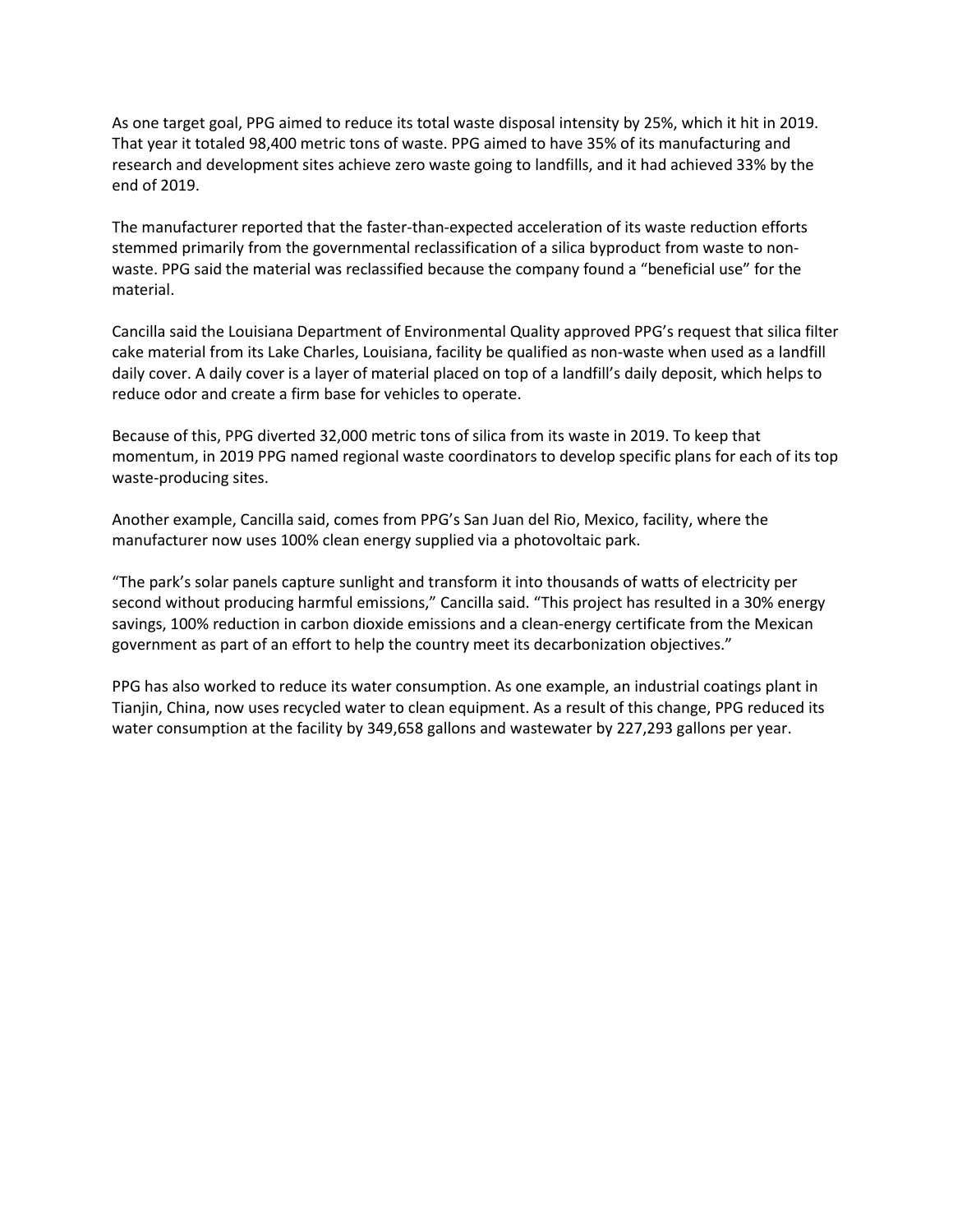

Koppers employees plant a floating wetland, which captures solid contaminants that get into soil and then tributaries from outdoor manufacturing processes.

# **Koppers Holdings Inc.**

Koppers Holdings Inc. joined the Carbon Disclosure Project in 2013 and started to make its data more accessible.

"First and foremost, it's just getting more information out there and creating more transparency and disclosure around the stuff that we do and have done," Leroy Ball, president and CEO of Koppers, said. "Getting companies to publish their information on some of these important topics, I think that was a big step forward for us."

Koppers reported a goal to become net-zero on greenhouse gas emissions by 2050. From 2007 to 2019, the manufacturer saw its greenhouse gas emissions drop 40%, with its 2019 emissions totaling 523,518 metric tons. That number was actually higher than the few prior years, which in 2017 actually dipped to 406,701. Koppers attributed the recent spike to acquisitions it made in 2018.

The company said its emissions decreased through network optimization and energy efficiency improvements related to its combustion and processes, but it declined to offer more details on what changes it specifically made.

"We are getting better and better at controlling risks at our facilities," Leslie Hyde, senior vice president and chief sustainability officer for Koppers, said. "One thing we're looking at is the cradle-to-cradle process around our procedures."

Koppers produces railroad ties that typically stay in service for 25 to 30 years, and Hyde said the company is looking for more ways to bring those ties back into Koppers facilities for recycling. In 2019,